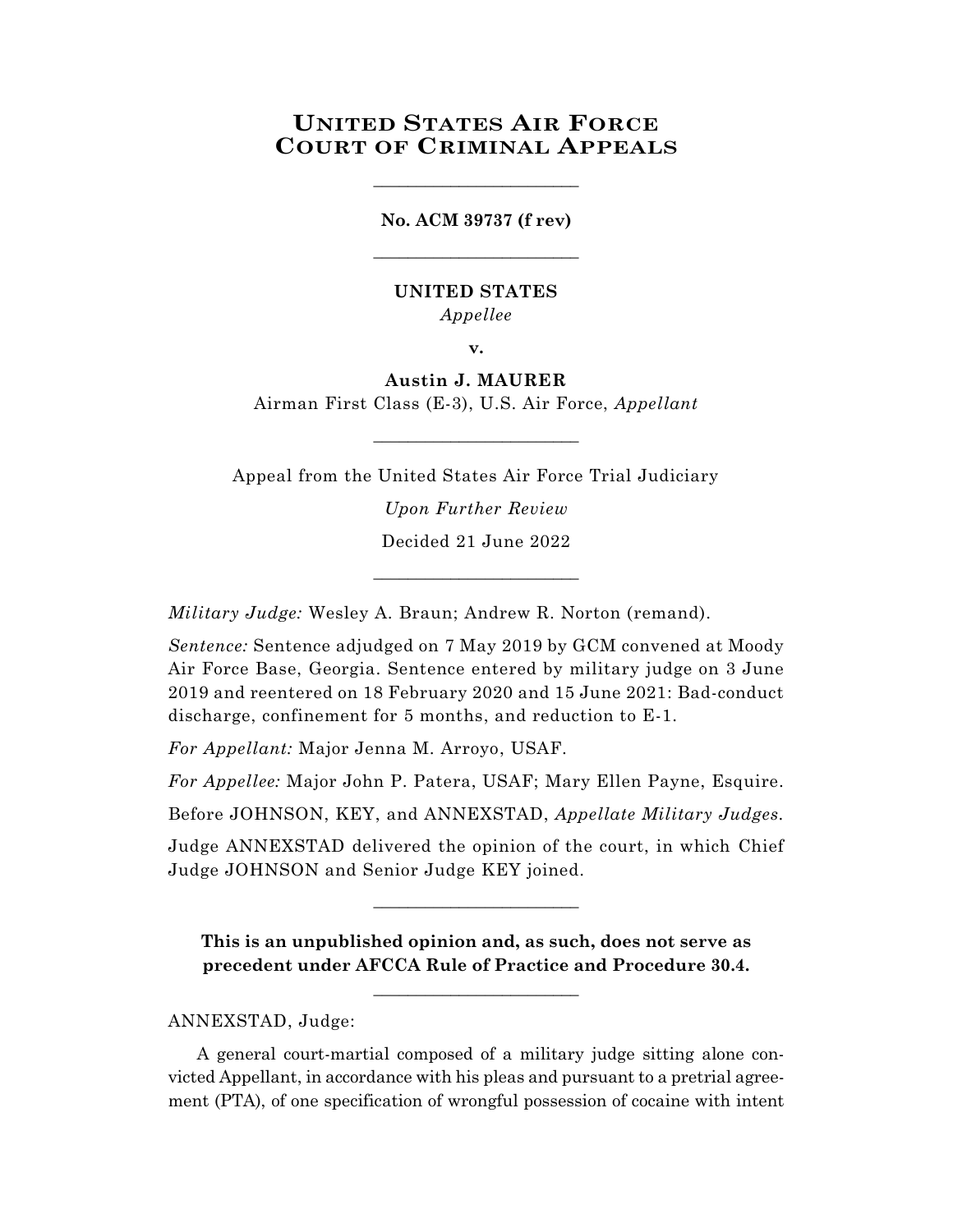to distribute; one specification of wrongful distribution of cocaine on divers occasions; one specification of wrongful distribution of 3,4-methylenedioxymethamphetamine (MDMA) on divers occasions; one specification of wrongful use of cocaine on divers occasions; and one specification of wrongful use of MDMA on divers occasions, all in violation of Article 112a, UCMJ, 10 U.S.C. § 912a. 1 The military judge sentenced Appellant to a bad-conduct discharge, confinement for five months, and reduction to the grade of E-1. The PTA had no effect on the sentence the convening authority could approve.

This case is before this court a third time. Appellant initially submitted his case on its merits with no specific assignments of error. However, on 24 January 2020, this court remanded Appellant's case after identifying an error in the entry of judgment (EoJ)—as it did not reference Appellant's request for deferment or the subsequent decision by the convening authority on Appellant's deferment request. *United States v. Maurer*, No. ACM 39737, 2020 CCA LEXIS 25, at \*4 (A.F. Ct. Crim. App. 24 Jan. 2020) (order). After this case was remanded and returned for further review,<sup>2</sup> this court found error in the convening authority's action for failure to act on the adjudged sentence, and remanded Appellant's case a second time. *United States v. Maurer*, No. ACM 39737 (f rev), 2021 CCA LEXIS 252, at \*7–8 (A.F. Ct. Crim. App. 21 May 2021) (unpub. op.). We find that the new decision on action dated 14 June 2021, and the new EoJ dated 15 June 2021, correct the error regarding the convening authority's failure to take action on Appellant's sentence.

Upon return of the record of trial to our court, Appellant now raises one assignment of error. Appellant asserts that the convening authority failed to comply with a material term of the PTA. Specifically, Appellant contends that the corrected EoJ, dated 15 June 2021, does not reflect that Charge I and its Specification were dismissed *with prejudice* as required by the PTA. Appellant asks that we either correct the EoJ or remand his case, so that the EoJ can be corrected. We agree with Appellant and find remand is appropriate.

l

<sup>1</sup> References to the punitive articles of the UCMJ are to the *Manual for Courts-Martial, United States* (2016 ed.). Unless otherwise specified, all other references to the UCMJ and to the Rules for Courts-Martial are to the *Manual for Courts-Martial, United States* (2019 ed.).

<sup>2</sup> Appellant again submitted his case before this court on its merits with no specific assignments of error.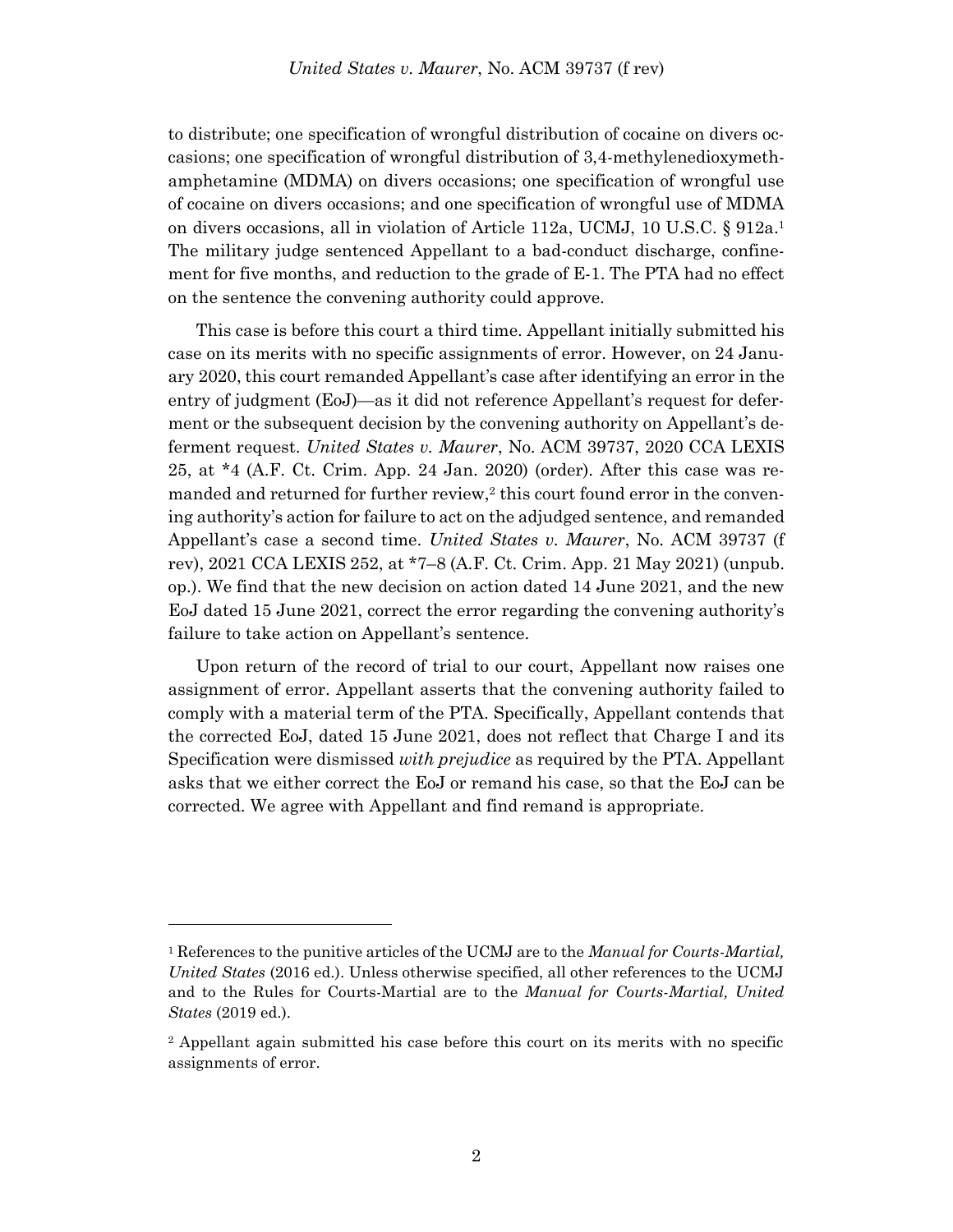#### **I. BACKGROUND**

 Pursuant to a PTA, Appellant agreed to plead guilty to the five specifications of violations of Article 112a, UCMJ. Additionally, in his PTA, Appellant also agreed to request trial and sentencing by military judge alone, enter into a reasonable stipulation of fact, and waive all waivable motions. In exchange for Appellant's pleas of guilty and his fulfillment of the other terms of the PTA, the convening authority agreed to withdraw, and dismiss with prejudice, Charge I and its Specification.<sup>3</sup>

 Prior to the announcement of findings at Appellant's court-martial, trial counsel requested that the military judge dismiss Charge I and its Specification with prejudice. Subsequently, after announcing the sentence, the military judge granted trial counsel's request to dismiss Charge I and its Specification with prejudice. The corrected EoJ, dated 15 June 2021, identified that Charge I and its Specification were "withdrawn and dismissed" and omitted the words *with prejudice*.

### **II. DISCUSSION**

"Proper completion of post-trial processing is a question of law that this court reviews *de novo." United States v. Samples,* No. ACM S32657, 2021 CCA LEXIS 463, at \*6 (A.F. Ct. Crim. App. 15 Sep. 2021) (unpub. op.) (citing *United States v. Sheffield,* 60 M.J. 591, 593 (A.F. Ct. Crim. App. 2004) (citing *United States v. Kho,* 54 M.J. 63 (C.A.A.F 2000))).

"A pretrial agreement in the military justice system establishes a constitutional contract between the accused and the convening authority." *United States v. Smead*, 68 M.J. 44, 59 (C.A.A.F. 2009) (citing *United States v. Lundy*, 63 M.J. 299, 301 (C.A.A.F. 2006)). "In a criminal context, the [G]overnment is bound to keep its constitutional promises." *Lundy*, 63 M.J. at 301. "When an appellant contends that the [G]overnment has not complied with a term of the agreement, the issue of noncompliance is a mixed question of fact and law." *Smead*, 68 M.J. at 59 (citing *Lundy*, 63 M.J. at 301). Appellant has the burden to establish both materiality and noncompliance. *Lundy*, 63 M.J. at 302. "In the event of noncompliance with a material term, we consider whether the error is susceptible to remedy in the form of specific performance or in the form of alternative relief agreeable to the appellant." *Smead*, 68 M.J. at 59 (citation omitted).

l

<sup>3</sup> Under Charge I and its Specification, Appellant was charged with conspiring to commit wrongful distribution of cocaine with another Airman. The convening authority agreed to dismiss Charge I and its Specification with prejudice after the military judge accepted Appellant's pleas of guilty to the Article 112a, UCMJ, offenses.